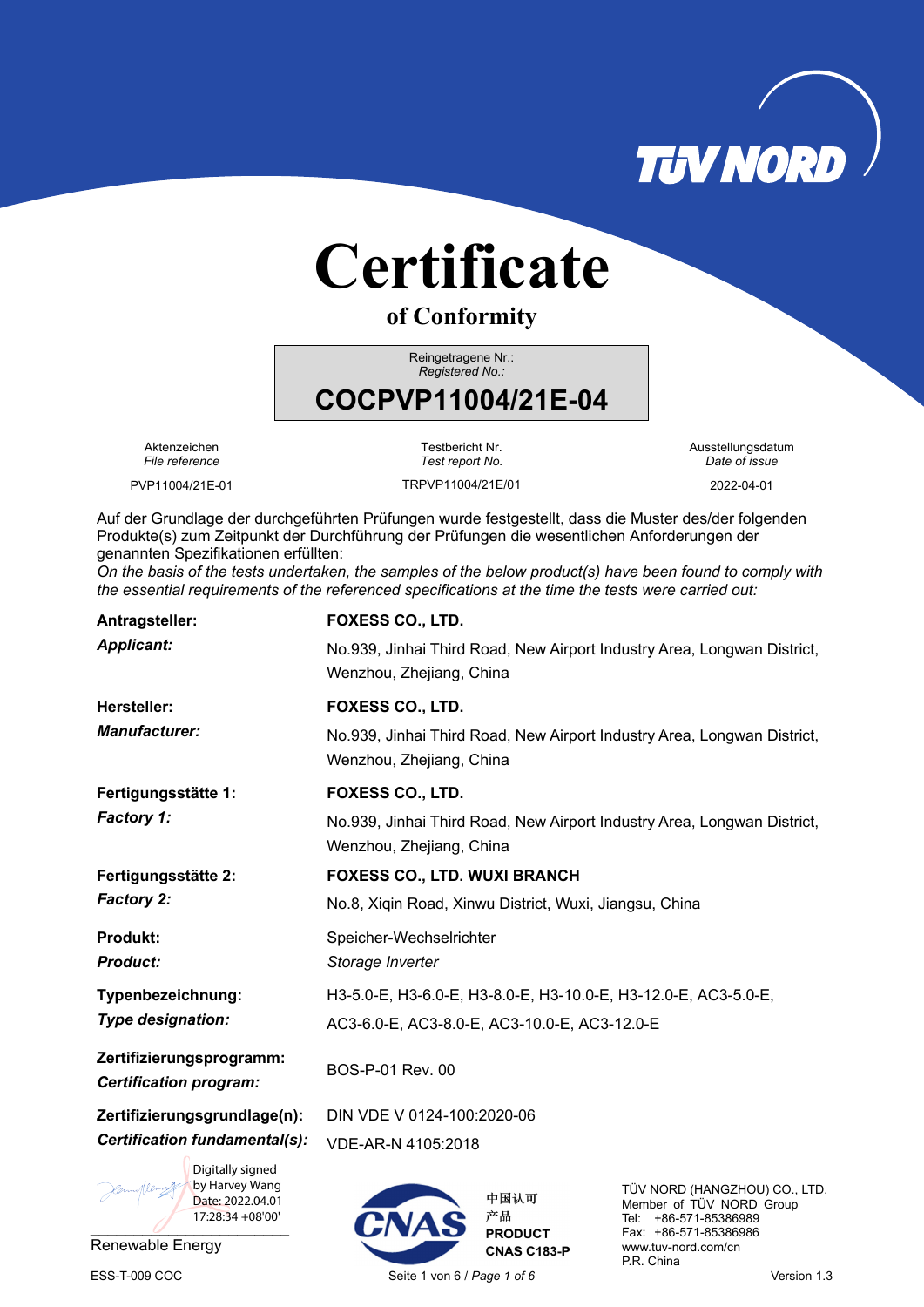

#### Detaillierte Informationen finden Sie im Testbericht. *See test report for detailed information.*

Dieses Dokument basiert auf der Auswertung der Proben der oben genannten Produkte. Sie stellt keine Bewertung der Massenproduktion des/der Produkte(s) dar und erlaubt nicht die Verwendung eines TÜV NORD-Zeichens. Der Inhaber dieses Dokuments darf es in Verbindung mit dem/den zugehörigen Prüfbericht(en) verwenden.

*This document is based on the evaluation of the samples of the above mentioned product(s). It does not imply an assessment of the mass-production of the product(s), and it does not permit the use of a TÜV NORD mark. The holder of this document may use it in connection with the related test report(s).* 



Renewable Energy



TÜV NORD (HANGZHOU) CO., LTD. Member of TÜV NORD Group Tel: +86-571-85386989 Fax: +86-571-85386986 www.tuv-nord.com/cn P.R. China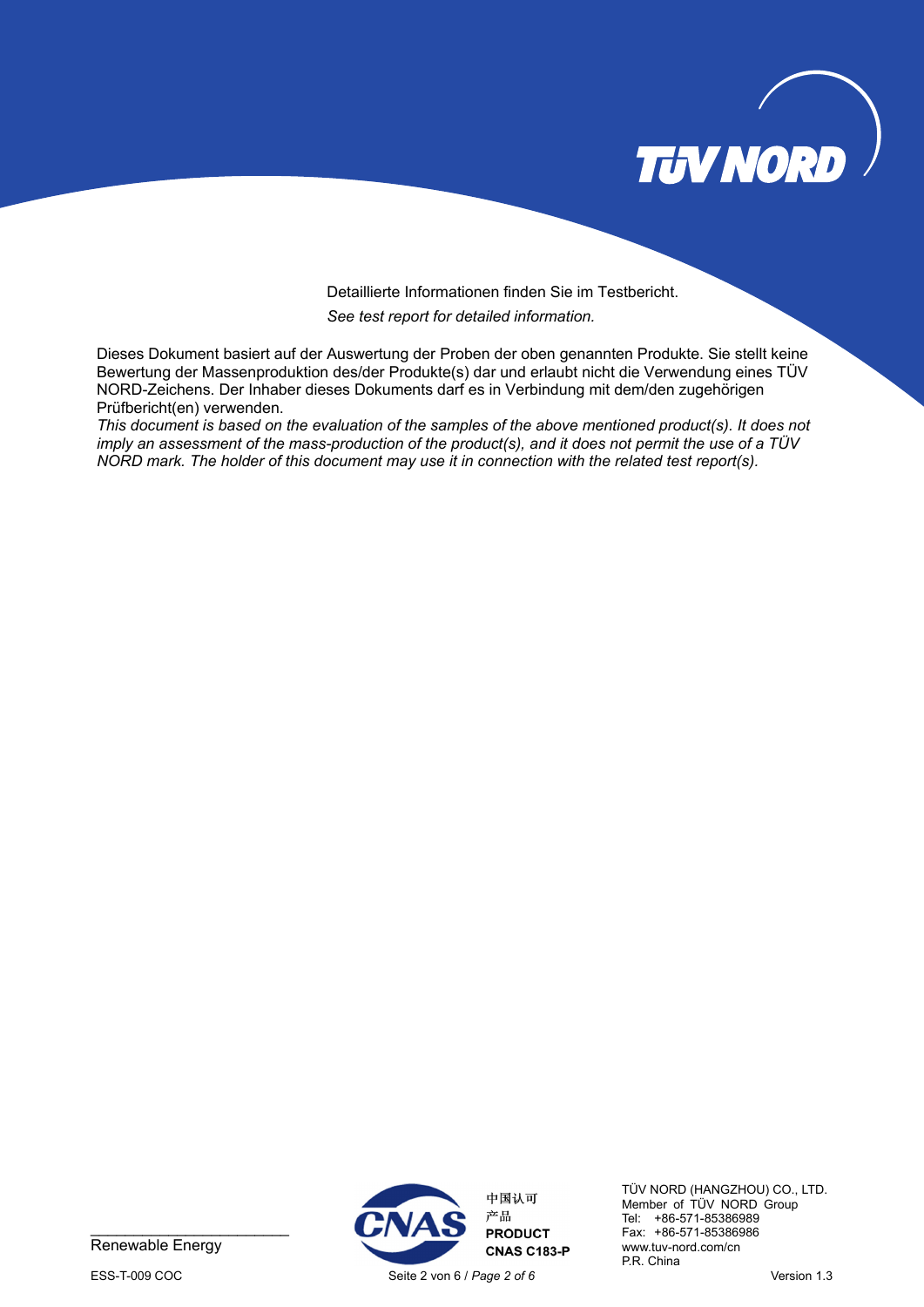**Anlage zur zertifikats-nr.** */ Annex to Certificate No.***: COCPVP11004/21E-04** 

**Aktenzeichen /** *File reference.:* **PVP11004/21E-01 2022-04-01** 



| E.6 Zertifikat für den NA-Schutz<br>E.6 Certificate of the network and system protection |                                                                                                                                                                                                                                                                                                                                                                                                                                                                        |  |  |  |  |
|------------------------------------------------------------------------------------------|------------------------------------------------------------------------------------------------------------------------------------------------------------------------------------------------------------------------------------------------------------------------------------------------------------------------------------------------------------------------------------------------------------------------------------------------------------------------|--|--|--|--|
| <b>Hersteller:</b><br><b>Manufacturer:</b>                                               | FOXESS CO., LTD.<br>No.939, Jinhai Third Road, New Airport Industry Area, Longwan District,<br>Wenzhou, Zhejiang, China                                                                                                                                                                                                                                                                                                                                                |  |  |  |  |
| Typ NA-Schutz:<br><b>Type of NS protection:</b>                                          | Zentraler NA-Schutz:<br>$\vert \ \ \vert$<br>Central NS protection<br>$\boxtimes$<br>Integrierter NA-Schutz: Zugewiesen an Stromerzeugungseinheit<br>vom Typ: H3-5.0-E, H3-6.0-E, H3-8.0-E, H3-10.0-E, H3-12.0-E,<br>AC3-5.0-E, AC3-6.0-E, AC3-8.0-E, AC3-10.0-E, AC3-12.0-E<br>Integrated NS protection: Assigned to power generation unit of type:<br>НЗ-5.0-Е, НЗ-6.0-Е, НЗ-8.0-Е, НЗ-10.0-Е, НЗ-12.0-Е,<br>AC3-5.0-E, AC3-6.0-E, AC3-8.0-E, AC3-10.0-E, AC3-12.0-E |  |  |  |  |
| Netzanschlussregel:<br><b>Network connection rule:</b>                                   | VDE-AR-N 4105:2018 "Erzeugungsanlagen am Niederspannungsnetz"<br>VDE-AR-N 4105:2018 "Generators connected to the low-voltage<br>distribution network"<br>Technische Mindestanforderungen für Anschluss und Parallelbetrieb von<br>Erzeugungsanlagen mit Anschluss an das Niederspannungsnetz<br>Technical minimum requirements for connection and parallel operation of<br>power generation systems connected to the low-voltage network                               |  |  |  |  |
| Prüfanforderung:<br><b>Test requirement:</b>                                             | DIN VDE V 0124-100 (VDE V 0124-100):2020-06 "Netzintegration von<br>Erzeugungsanlagen - Niederspannung"<br>DIN VDE V 0124-100 (VDE V 0124-100):2020-06 "Network integration of<br>power generation systems - Low voltage"<br>Prüfanforderungen für Erzeugungseinheiten zum Anschluss und<br>Parallelbetrieb am Niederspannungsnetz<br>Test requirements for power generation units intended for connection to<br>and parallel operation on the low-voltage network     |  |  |  |  |
| Prüfbericht:<br>Test report:                                                             | TRPVP11004/21E/01 ausgestellt am 2022-04-01<br>TRPVP11004/21E/01 issued on 2022-04-01                                                                                                                                                                                                                                                                                                                                                                                  |  |  |  |  |
|                                                                                          | Der oben bezeichnete Netz- und Anlagenschutz entspricht den Anforderungen der VDE-AR-N 4105.<br>The network and system protection designated above meets the requirements of VDE-AR-N 4105.<br>Dieses NA-Schutzzertifikat darf nicht auszugsweise verwendet werden.                                                                                                                                                                                                    |  |  |  |  |

*This NS protection certificate shall not be used in extracts.* 



Renewable Energy



TÜV NORD (HANGZHOU) CO., LTD. Member of TÜV NORD Group Tel: +86-571-85386989 Fax: +86-571-85386986 www.tuv-nord.com/cn P.R. China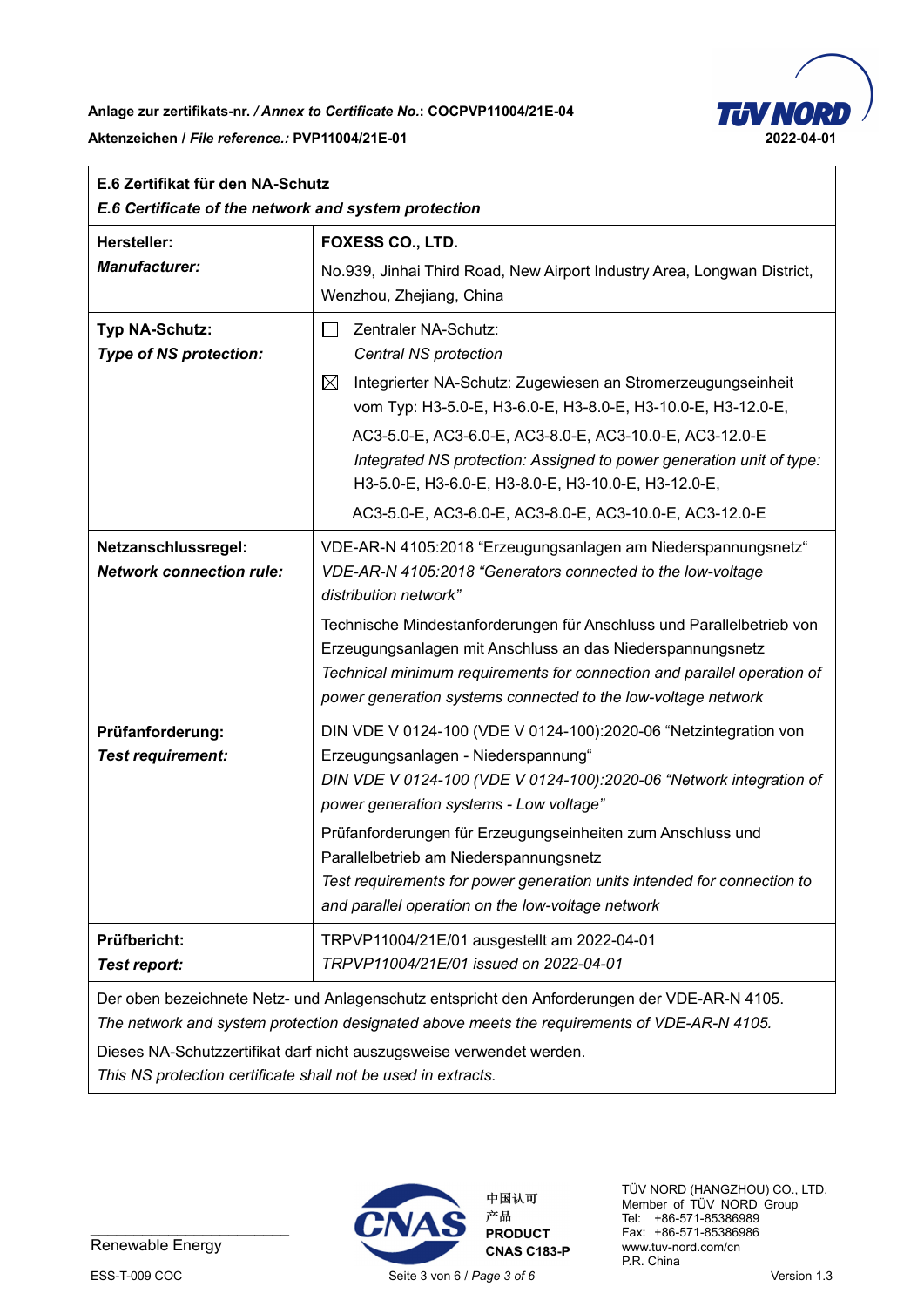

ă,

 $\mathbf{r}$ 

| E.7 Anforderungen an den Prüfbericht zum NA-Schutz<br>E.7 Requirements for the test report for the NS protection |                                                                                                                                                                                        |                                                                                                                                                                                                  |                                                                 |                                                                                                                                                                                         |                                                                                    |                                                                 |
|------------------------------------------------------------------------------------------------------------------|----------------------------------------------------------------------------------------------------------------------------------------------------------------------------------------|--------------------------------------------------------------------------------------------------------------------------------------------------------------------------------------------------|-----------------------------------------------------------------|-----------------------------------------------------------------------------------------------------------------------------------------------------------------------------------------|------------------------------------------------------------------------------------|-----------------------------------------------------------------|
| Typ NA-Schutz:<br><b>Type of NS protection:</b>                                                                  | Zentraler NA-Schutz<br>Central NS protection                                                                                                                                           |                                                                                                                                                                                                  |                                                                 |                                                                                                                                                                                         |                                                                                    |                                                                 |
|                                                                                                                  | $\boxtimes$<br>Integrierter NA-Schutz:: Zugewiesen an Stromerzeugungseinheit<br>vom Typ: H3-5.0-E, H3-6.0-E, H3-8.0-E, H3-10.0-E, H3-12.0-E,                                           |                                                                                                                                                                                                  |                                                                 |                                                                                                                                                                                         |                                                                                    |                                                                 |
|                                                                                                                  | AC3-5.0-E, AC3-6.0-E, AC3-8.0-E, AC3-10.0-E, AC3-12.0-E<br>Integrated NS protection: Assigned to power generation unit of type:<br>НЗ-5.0-Е, НЗ-6.0-Е, НЗ-8.0-Е, НЗ-10.0-Е, НЗ-12.0-Е, |                                                                                                                                                                                                  |                                                                 |                                                                                                                                                                                         |                                                                                    |                                                                 |
| <b>Software-Version:</b><br>Software version:                                                                    | AC3-5.0-E, AC3-6.0-E, AC3-8.0-E, AC3-10.0-E, AC3-12.0-E<br>V1.18                                                                                                                       |                                                                                                                                                                                                  |                                                                 |                                                                                                                                                                                         |                                                                                    |                                                                 |
| <b>Hersteller:</b><br><b>Manufacturer:</b>                                                                       | <b>FOXESS CO., LTD.</b><br>No.939, Jinhai Third Road, New Airport Industry Area, Longwan District,<br>Wenzhou, Zhejiang, China                                                         |                                                                                                                                                                                                  |                                                                 |                                                                                                                                                                                         |                                                                                    |                                                                 |
| Messzeitraum:<br><b>Measurement period:</b>                                                                      | Von 2021-11-29 bis 2022-03-24<br>From 2021-11-29 to 2022-03-24                                                                                                                         |                                                                                                                                                                                                  |                                                                 |                                                                                                                                                                                         |                                                                                    |                                                                 |
|                                                                                                                  |                                                                                                                                                                                        | Stirlinggeneratoren,<br><b>Brennstoffzellen</b><br>Stirling generators, fuel cells                                                                                                               |                                                                 | Umrichter<br>Inverter(s)<br>direkt gekoppelte Synchron- und<br>Asynchrongeneratoren mit Pn > 50<br>kW<br>Directly coupled synchronous and<br>asynchronous generators with Pn ><br>50 kW |                                                                                    |                                                                 |
|                                                                                                                  |                                                                                                                                                                                        | direkt oder über Umrichter<br>gekoppelte Synchron- und<br>Asynchrongeneratoren mit Pn≤ 50<br>Synchronous and asynchronous<br>generators with $Pn \le 50$ kW<br>coupled directly or via inverters |                                                                 |                                                                                                                                                                                         |                                                                                    |                                                                 |
| <b>Schutzfunktion</b><br><b>Protective function</b>                                                              | Einstellwert<br>Set value                                                                                                                                                              | Auslösewert<br><b>Tripping</b><br>value                                                                                                                                                          | *Auslösezeit<br>NA-Schutz<br>*Tripping<br>time NS<br>protection | Einstellwert<br>Set value                                                                                                                                                               | Auslösewert<br><b>Tripping</b><br>value                                            | *Auslösezeit<br>NA-Schutz<br>*Tripping<br>time NS<br>protection |
| Spannungssteigerungsschutz<br>$U \gg$<br>Rise-in-voltage protection U >>                                         | $1.15 * Un$                                                                                                                                                                            | N/A                                                                                                                                                                                              | N/A                                                             | $1.25 * Un$                                                                                                                                                                             | 288.43V                                                                            | 180.0ms                                                         |
| Spannungssteigerungsschutz<br>$U > *$<br>Rise-in-voltage protection U > *                                        | $1.10 * Un$                                                                                                                                                                            | N/A                                                                                                                                                                                              | N/A                                                             | $1.10 * Un$                                                                                                                                                                             |                                                                                    | s                                                               |
| Digitally signed by<br>Harvey Wang<br>Date: 2022.04.01<br>17:29:18 +08'00'                                       |                                                                                                                                                                                        | CNAS                                                                                                                                                                                             | 中国认可<br>产品                                                      |                                                                                                                                                                                         | TÜV NORD (HANGZHOU) CO., LTD.<br>Member of TÜV NORD Group<br>Tel: +86-571-85386989 |                                                                 |

 $\sqrt{17:29:18+08'00'}$ Renewable Energy



中国认可 产品 **PRODUCT CNAS C183-P** 

Member of TÜV NORD Group Tel: +86-571-85386989 Fax: +86-571-85386986 www.tuv-nord.com/cn P.R. China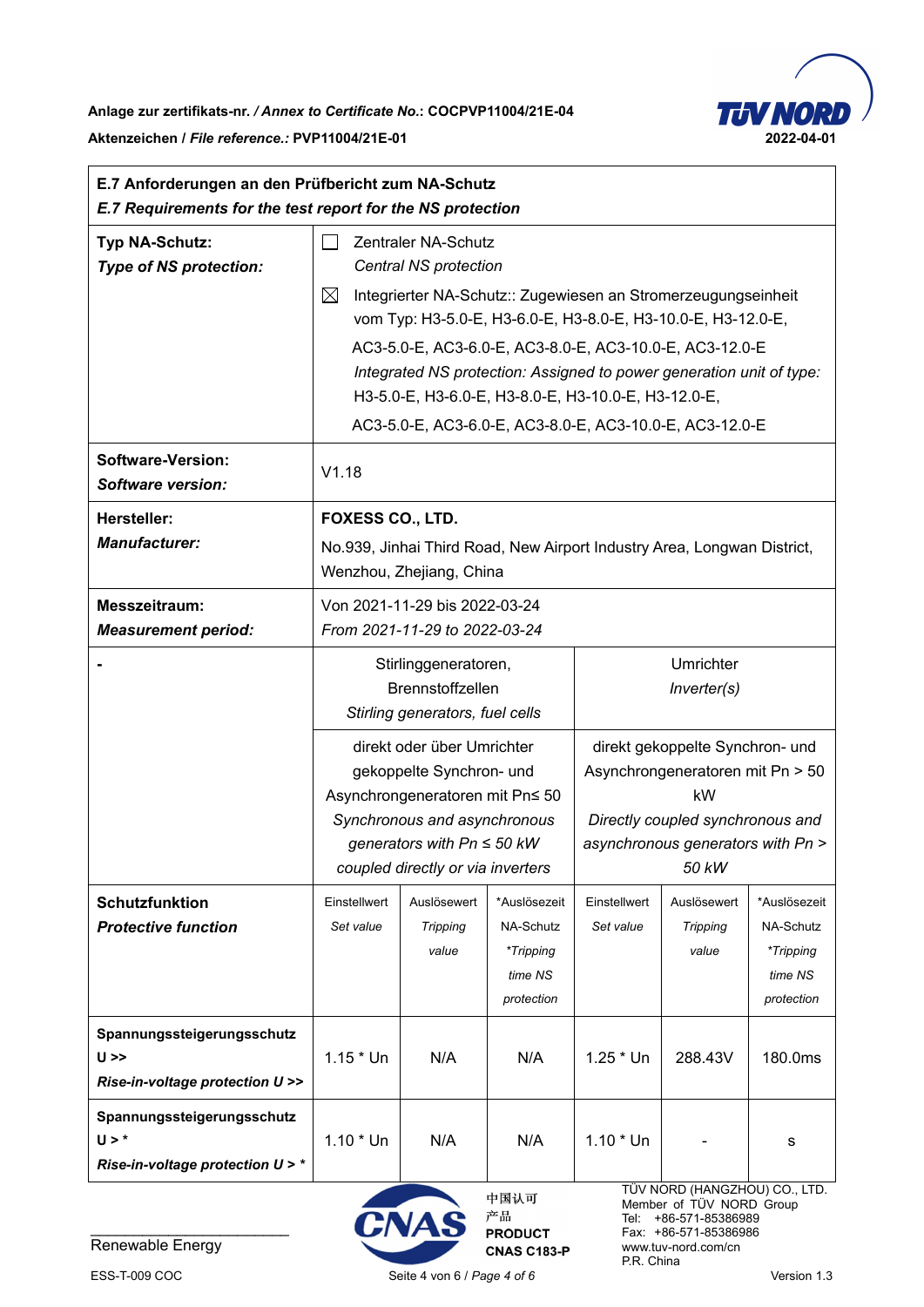

## **Anlage zur zertifikats-nr.** */ Annex to Certificate No.***: COCPVP11004/21E-04**

#### **Aktenzeichen /** *File reference.:* **PVP11004/21E-01 2022-04-01**

| Spannungsrückgangsschutz U<br>$\prec$<br>Voltage drop protection U <         | $0.8 * Un$ | N/A             | N/A | $0.8 * Un$  | 184.32V | 3091 <sub>ms</sub> |
|------------------------------------------------------------------------------|------------|-----------------|-----|-------------|---------|--------------------|
| Spannungsrückgangsschutz U<br><<<br>Voltage drop protection U <<             |            | Entfällt<br>N/A |     | $0.45 * Un$ | 102.77V | 387.5ms            |
| Frequenzrückgangsschutz f<<br><b>Frequency decrease protection</b><br>f<     | 47.5Hz     | N/A             | N/A | 47.5Hz      | 47.5Hz  | 140 <sub>ms</sub>  |
| Frequenzsteigerungsschutz f ><br><b>Frequency increase protection</b><br>f > | 51.5Hz     | N/A             | N/A | 51.5Hz      | 51.5Hz  | 138.3ms            |

\* Die Auslösezeit beinhaltet den Zeitraum von der Grenzwertverletzung U/f bis zum Auslösesignal an den Kuppelschalter.

*\* The tripping time includes the period from the limit value violation U/f until the tripping signal to the interface switch.*

Bei der Planung der Erzeugungsanlage ist die Eigenzeit des Kuppelschalters zum höchsten oben ermittelten Zeitwert zu addieren.

*When planning the power generation system, the response time of the interface switch shall be added to the maximum time value obtained as indicated above.*

Die Abschaltzeit (Summe der Auslösezeit NA-Schutz zzgl. Eigenzeit des Kuppelschalters) darf 200ms nicht überschreiten.

*The disconnection time (sum of tripping time of the NS protection plus response time of the interface switch) shall not exceed 200ms.*

### **Bei integriertem NA-Schutz**  *For integrated NS protection* **Zugeordnet zur Erzeugungseinheit des Typ:**  *Assigned to power generation unit of type:* H3-5.0-E, H3-6.0-E, H3-8.0-E, H3-10.0-E, H3-12.0-E, AC3-5.0-E, AC3-6.0-E, AC3-8.0-E, AC3-10.0-E, AC3-12.0-E **Typ integrierter Kuppelschalter:**  *Type integrated interface switch:* Relais *Relay*  **Eigenzeit des Kuppelschalters bei integriertem NA-Schutz:**  *Response time of interface switch for integrated NS protection:* ≤ 10ms



Renewable Energy



中国认可 产品 **PRODUCT**  TÜV NORD (HANGZHOU) CO., LTD. Member of TÜV NORD Group Tel: +86-571-85386989 Fax: +86-571-85386986 www.tuv-nord.com/cn P.R. China